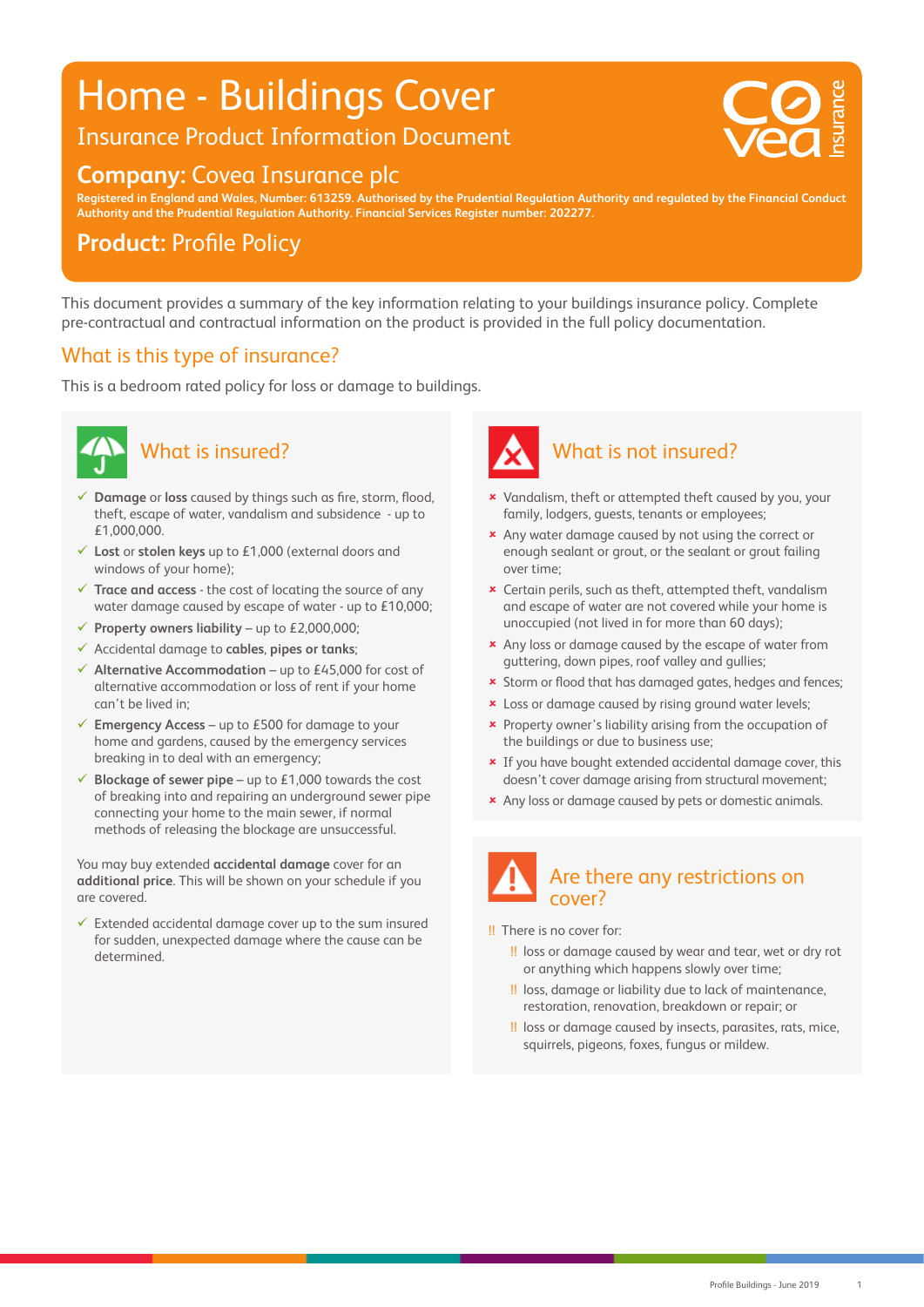

#### Where am I covered?

 $\checkmark$  Great Britain, Northern Ireland, the Channel Islands and the Isle of Man.



#### What are my obligations?

- You are required to keep to the conditions as shown in your full policy documentation. Some examples of these are:
	- You must answer any questions to the best of your knowledge or belief as this could affect our decision to accept your insurance with us;
	- You must tell us as soon as possible about any changes in circumstances such as any changes to your address, if someone lives in the home other than you, if the home becomes unoccupied, if your home is being used for business or is not in a good state of repair;
	- You must tell us as soon as possible if you have had a loss, accident or theft
- You must pay your excess as the first part of your claim and any additional excesses that may apply. These will be shown on your schedule and any supporting endorsements;
- You must pay £250 excess for escape of water claims and £1,000 excess for subsidence claims.



#### When and how do I pay?

• You can pay the price of your insurance as an annual amount or speak to your broker/intermediary about credit facilities.



#### When does the cover start and end?

• Your policy is an annual policy that runs for a 12 month period. Your schedule will show the start date of your policy. The policy is renewable each year. We recommend that you review and update your cover to make sure it remains adequate.



#### How do I cancel the contract?

If this cover does not meet your needs, please tell us or your broker. If you want to cancel your policy we will refund your premium for the exact number of days left on your policy. No refund will be given if you have made a claim in the current period of insurance If you have a Loan Agreement with Covea Insurance plc, all outstanding monies must be paid to us as described in your Loan Agreement if you cancel your policy.